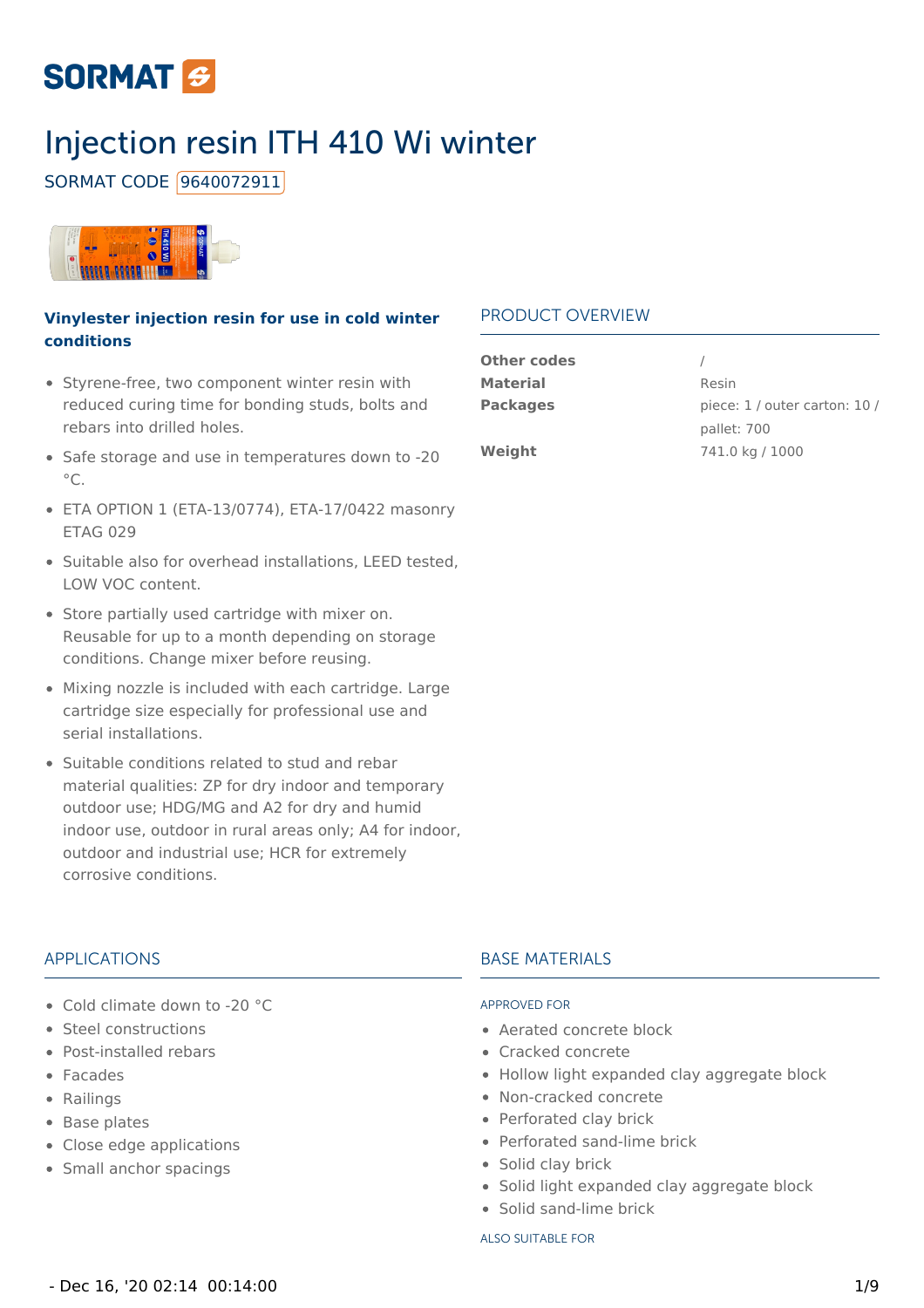- Hollow-core slab
- Natural stone

### APPROVALS / CERTIFICATES









Seismic resistance (ETA-13/0774)



ETA-13/0774 + DoPs ETA-17/0422 + DoPs



TC 4560-15 1343-CPR-M 537-5/01.15



1343-CPR-M 537-6/01.15 Fire resistance ITH-Ve\_ITH-Wi (DIN EN 1363-1:2012)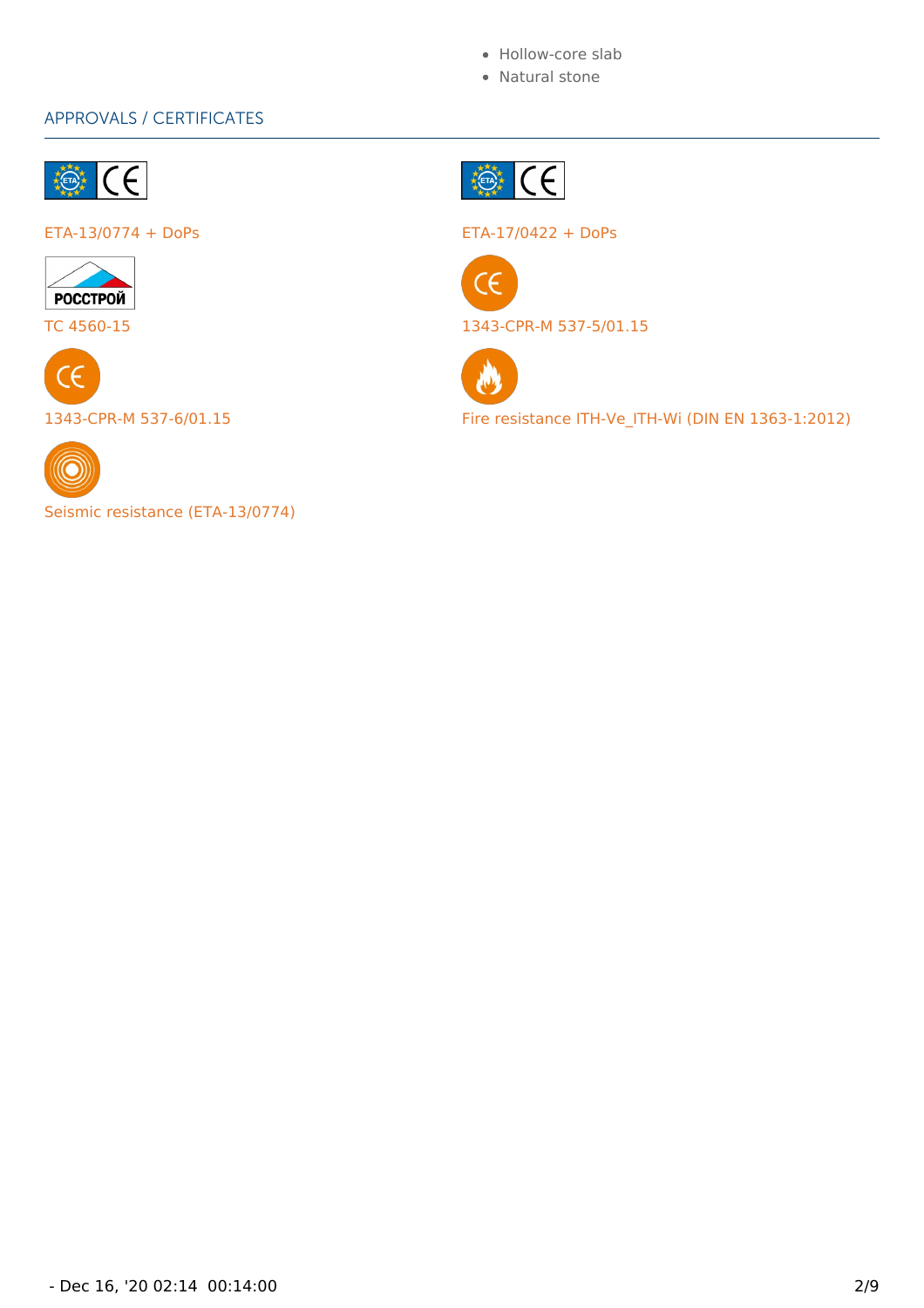# Gel and curing times

| Base material temperature | Gel time   | Curing time |  |
|---------------------------|------------|-------------|--|
| $+10$ °C                  | 6 min      | 1 h         |  |
| $+5 °C$                   | 6 min      | 1 h 20 min  |  |
| 0 °C                      | 10 min     | 2 h 30 min  |  |
| $-5 °C$                   | 20 min     | 5 h         |  |
| $-10$ °C                  | 35 min     | 10 h        |  |
| $-15 °C$                  | 55 min     | 16 h        |  |
| $-20 °C$                  | 1 h 15 min | 24 h        |  |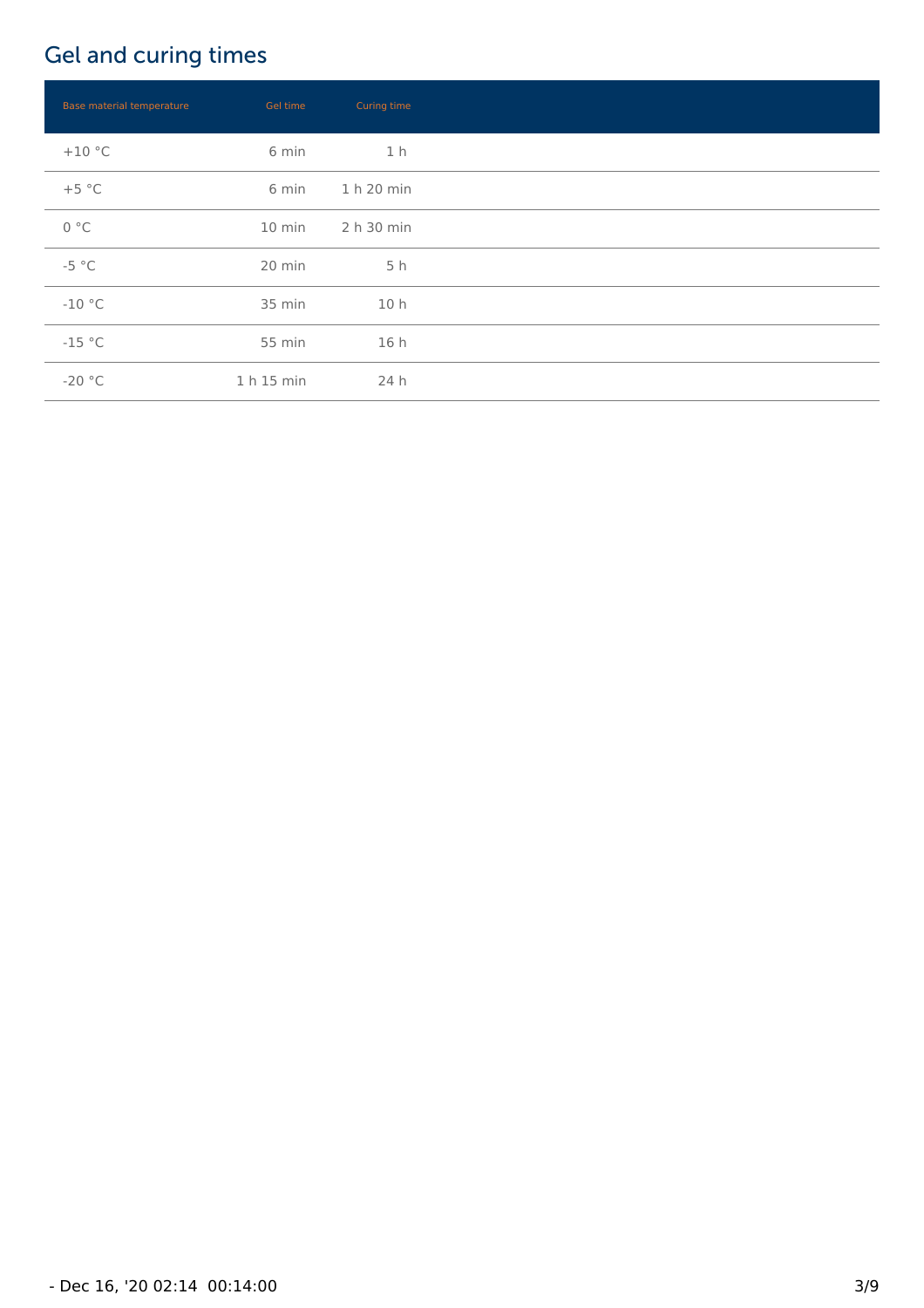## Installation details for solid base material

| Stud size | <b>SW</b>         | Hole in fixture $(d_f)$ | Drill hole diameter (do) | Min. hole depth (h1) | Embedment depth (h <sub>nom</sub> ) | Theoretical resin consumption (vol) |
|-----------|-------------------|-------------------------|--------------------------|----------------------|-------------------------------------|-------------------------------------|
| M8        | $13 \text{ mm}$   | $9 \, \text{mm}$        | $10 \text{ mm}$          | 80 mm                | 80 mm                               | $5 \text{ ml}$                      |
| M10       | $17 \text{ mm}$   | $12 \text{ mm}$         | $12 \, \text{mm}$        | 90 mm                | 90 mm                               | $7 \text{ ml}$                      |
| M12       | $19 \, \text{mm}$ | $14 \text{ mm}$         | $14 \text{ mm}$          | 110 mm               | 110 mm                              | $12 \text{ ml}$                     |
| M16       | 24 mm             | $18 \text{ mm}$         | $18 \, \text{mm}$        | 125 mm               | 125 mm                              | $22 \text{ ml}$                     |
| M20       | 30 mm             | $22 \, \text{mm}$       | 24 mm                    | 170 mm               | 170 mm                              | 52 ml                               |
| M24       | 36 mm             | 26 mm                   | 28 mm                    | 210 mm               | 210 mm                              | 87 ml                               |
| M30       | 46 mm             | 33 mm                   | 35 mm                    | 280 mm               | 280 mm                              | 180 ml                              |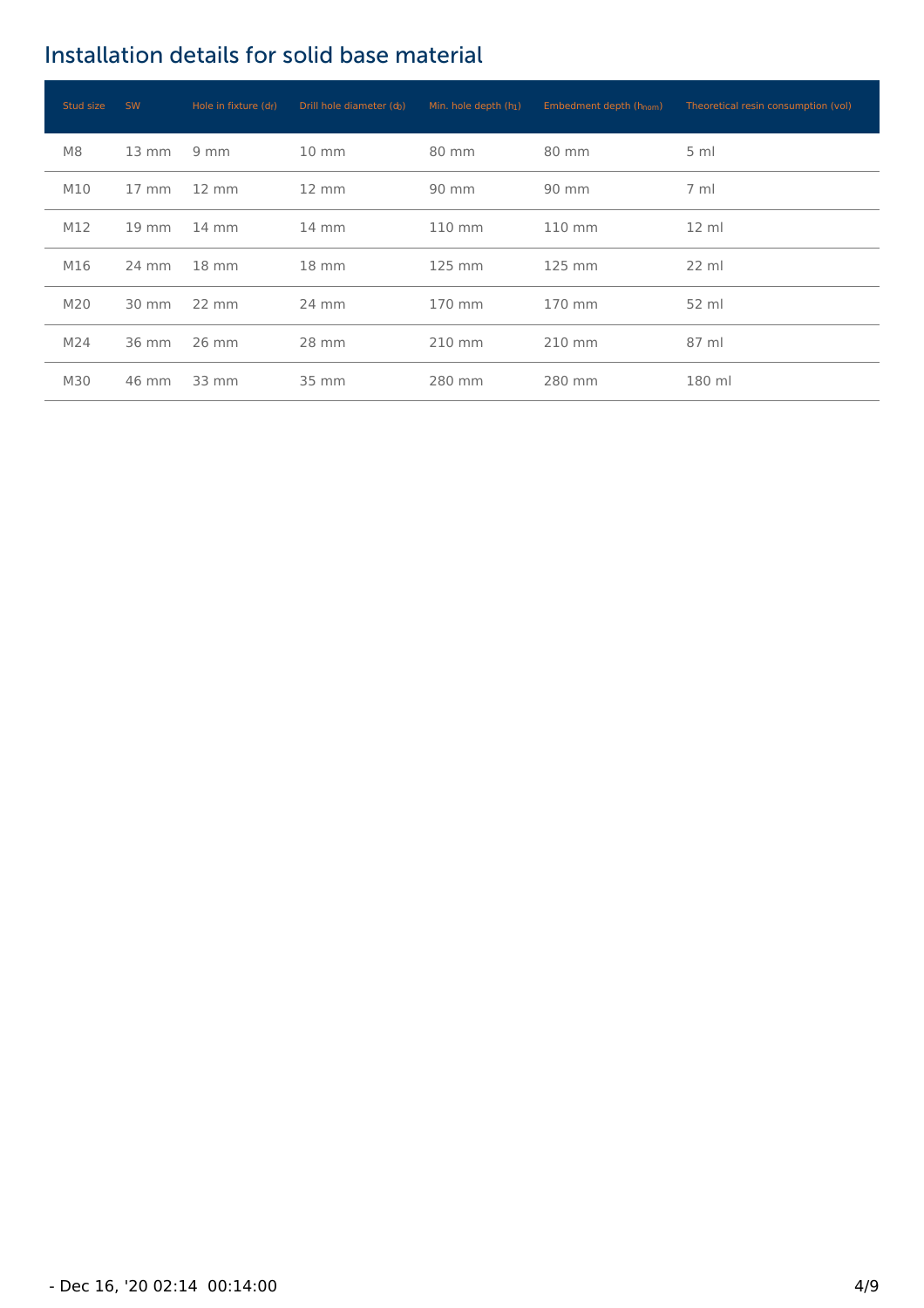## Performance data for solid base material

| <b>Stud</b><br>size | Property<br><b>class</b> | <b>Base material</b>           | <b>Embedment depth</b><br>$(h_{nom})$ | Min. base material<br>thickness (h <sub>min</sub> ) | Installation torque<br>$(T_{inst})$ | Load<br>type            | Load<br>direction            | Load value |
|---------------------|--------------------------|--------------------------------|---------------------------------------|-----------------------------------------------------|-------------------------------------|-------------------------|------------------------------|------------|
| M8                  | Steel<br>5.8             | Non-cracked concrete<br>C20/25 | 80 mm                                 | 110 mm                                              | 10 Nm                               | <b>N</b> <sub>Rec</sub> | k de                         | 8.6 kN     |
| M8                  | Steel<br>5.8             | Non-cracked concrete<br>C20/25 | 80 mm                                 | 110 mm                                              | 10 Nm                               | V <sub>Rec</sub>        | rijas <b>ir 3</b><br>Gauss   | 5.1 kN     |
| M8                  | Steel<br>5.8             | Cracked concrete<br>C20/25     | 80 mm                                 | 110 mm                                              | 10 Nm                               | $N_{Rec}$               | e—)                          | 4.3 kN     |
| M8                  | Steel<br>5.8             | Cracked concrete<br>C20/25     | 80 mm                                 | 110 mm                                              | 10 Nm                               | V <sub>Rec</sub>        | $\sum_{\text{trans}}$        | 3.3 kN     |
| M10                 | Steel<br>5.8             | Non-cracked concrete<br>C20/25 | 90 mm                                 | 120 mm                                              | 20 Nm                               | <b>N</b> <sub>Rec</sub> | e—)                          | 13.5 kN    |
| M10                 | Steel<br>5.8             | Non-cracked concrete<br>C20/25 | 90 mm                                 | 120 mm                                              | 20 Nm                               | V <sub>Rec</sub>        | <u>ggan S</u>                | 8.6 kN     |
| M10                 | Steel<br>5.8             | Cracked concrete<br>C20/25     | 90 mm                                 | 120 mm                                              | 20 Nm                               | <b>N</b> <sub>Rec</sub> | e v                          | 6.2 kN     |
| M10                 | Steel<br>5.8             | Cracked concrete<br>C20/25     | 90 mm                                 | 120 mm                                              | 20 Nm                               | V <sub>Rec</sub>        | <u>ggan S</u>                | 5.6 kN     |
| M12                 | Steel<br>5.8             | Non-cracked concrete<br>C20/25 | 120 mm                                | 140 mm                                              | 40 Nm                               | <b>N</b> <sub>Rec</sub> | e—,                          | 19.7 kN    |
| M12                 | Steel<br>5.8             | Non-cracked concrete<br>C20/25 | 120 mm                                | 140 mm                                              | 40 Nm                               | V <sub>Rec</sub>        | $\sum_{i=1}^{\infty}$        | 12.0 kN    |
| M12                 | Steel<br>5.8             | Cracked concrete<br>C20/25     | 120 mm                                | 140 mm                                              | 40 Nm                               | <b>N</b> <sub>Rec</sub> | k – r                        | 9.1 kN     |
| M12                 | Steel<br>5.8             | Cracked concrete<br>C20/25     | 120 mm                                | 140 mm                                              | 40 Nm                               | $\rm V_{Rec}$           | agan Sa<br>Tarihi            | 7.5 kN     |
| M16                 | Steel<br>5.8             | Non-cracked concrete<br>C20/25 | 140 mm                                | 161 mm                                              | 80 Nm                               | N <sub>Rec</sub>        | is – r                       | 28.0 kN    |
| M16                 | Steel<br>5.8             | Non-cracked concrete<br>C20/25 | 140 mm                                | 161 mm                                              | 80 Nm                               | V <sub>Rec</sub>        | anas Santa Salah<br>Kalendar | 22.3 kN    |
| M16                 | Steel<br>5.8             | Cracked concrete<br>C20/25     | 140 mm                                | 161 mm                                              | 80 Nm                               | N <sub>Rec</sub>        | r –                          | 13.7 kN    |
| M16                 | Steel<br>5.8             | Cracked concrete<br>C20/25     | 140 mm                                | 161 mm                                              | 80 Nm                               | V <sub>Rec</sub>        | <u>ggan S</u>                | 12.3 kN    |
| M20                 | Steel<br>5.8             | Non-cracked concrete<br>C20/25 | 170 mm                                | 218 mm                                              | 120 Nm                              | N <sub>Rec</sub>        | e—,                          | 44.4 kN    |
| M20                 | Steel<br>5.8             | Non-cracked concrete<br>C20/25 | 170 mm                                | 218 mm                                              | 120 Nm                              | V <sub>Rec</sub>        | $\frac{1}{2}$                | 34.9 kN    |
| M20                 | Steel<br>5.8             | Cracked concrete<br>C20/25     | 170 mm                                | 218 mm                                              | 120 Nm                              | N <sub>Rec</sub>        | ※ 一 )                        | 23.3 kN    |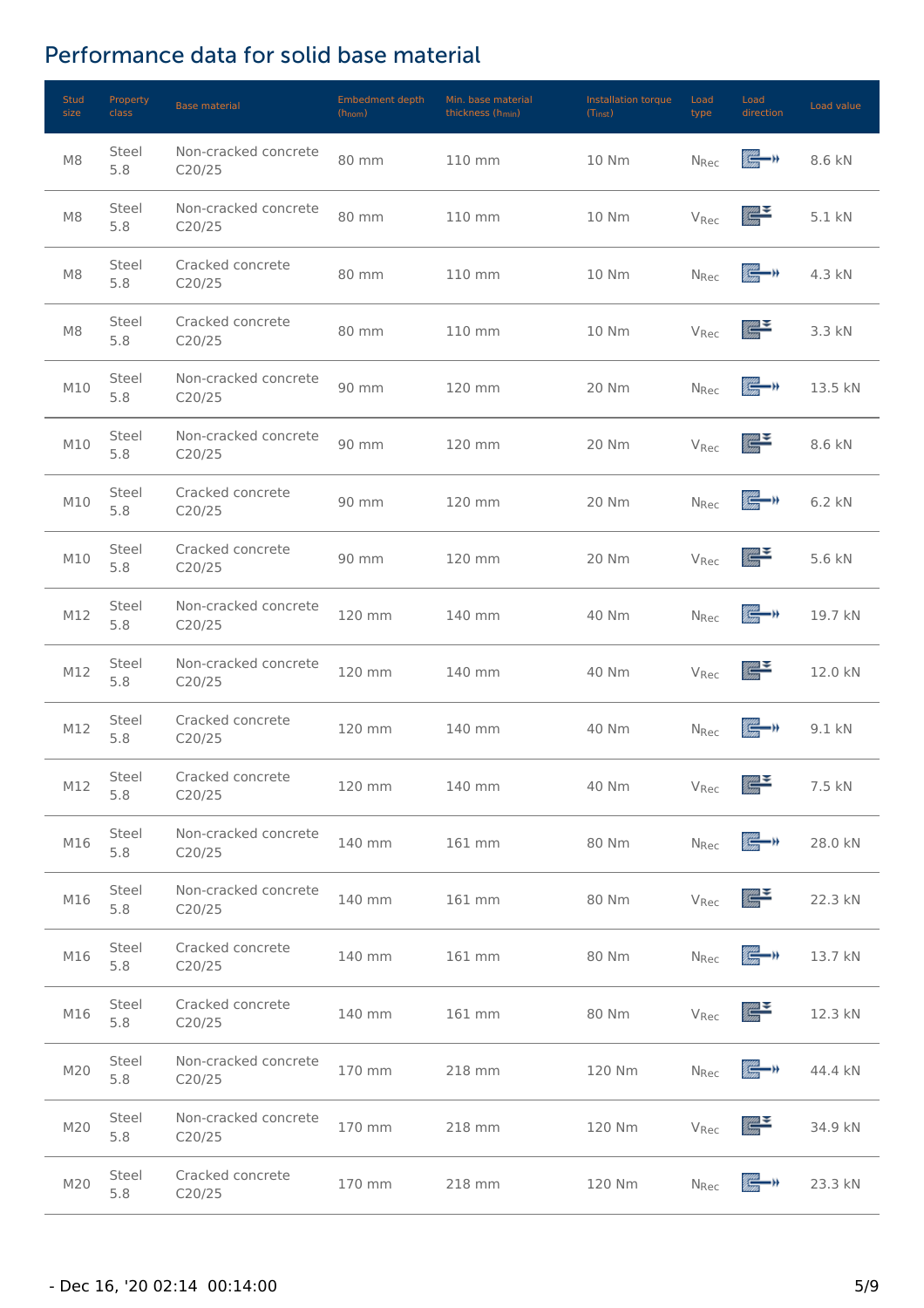| <b>Stud</b><br>size | Property<br>class | <b>Base material</b>           | Embedment depth<br>(h) | Min. base material<br>thickness (h) | Installation torque<br>(T) | Load<br>type            | Load<br>direction     | Load value |
|---------------------|-------------------|--------------------------------|------------------------|-------------------------------------|----------------------------|-------------------------|-----------------------|------------|
| M20                 | Steel<br>5.8      | Cracked concrete<br>C20/25     | 170 mm                 | 218 mm                              | 120 Nm                     | V <sub>Rec</sub>        | $\frac{1}{2}$         | 18.0 kN    |
| M24                 | Steel<br>5.8      | Non-cracked concrete<br>C20/25 | 210 mm                 | 266 mm                              | 160 Nm                     | <b>N</b> <sub>Rec</sub> | is – d                | 61.0 kN    |
| M24                 | Steel<br>5.8      | Non-cracked concrete<br>C20/25 | 210 mm                 | 266 mm                              | 160 Nm                     | V <sub>Rec</sub>        | $\sum_{i=1}^{\infty}$ | 50.3 kN    |
| M24                 | Steel<br>5.8      | Cracked concrete<br>C20/25     | 210 mm                 | 266 mm                              | 160 Nm                     | <b>N</b> <sub>Rec</sub> | ig – r                | 34.6 kN    |
| M24                 | Steel<br>5.8      | Cracked concrete<br>C20/25     | 210 mm                 | 266 mm                              | 160 Nm                     | V <sub>Rec</sub>        | $\sum_{i=1}^{\infty}$ | 23.7 kN    |
| M30                 | Steel<br>5.8      | Non-cracked concrete<br>C20/25 | 280 mm                 | 350 mm                              | 200 Nm                     | <b>N</b> <sub>Rec</sub> | ▓▅▅                   | 93.9 kN    |
| M30                 | Steel<br>5.8      | Non-cracked concrete<br>C20/25 | 280 mm                 | 350 mm                              | 200 Nm                     | V <sub>Rec</sub>        | $\sum_{\text{trans}}$ | 65.5 kN    |
| M30                 | Steel<br>5.8      | Cracked concrete<br>C20/25     | 280 mm                 | 350 mm                              | 200 Nm                     | <b>N</b> <sub>Rec</sub> | ig—)                  | 66.9 kN    |
| M30                 | Steel<br>5.8      | Cracked concrete<br>C20/25     | 280 mm                 | 350 mm                              | 200 Nm                     | V <sub>Rec</sub>        | ⋐                     | 37.8 kN    |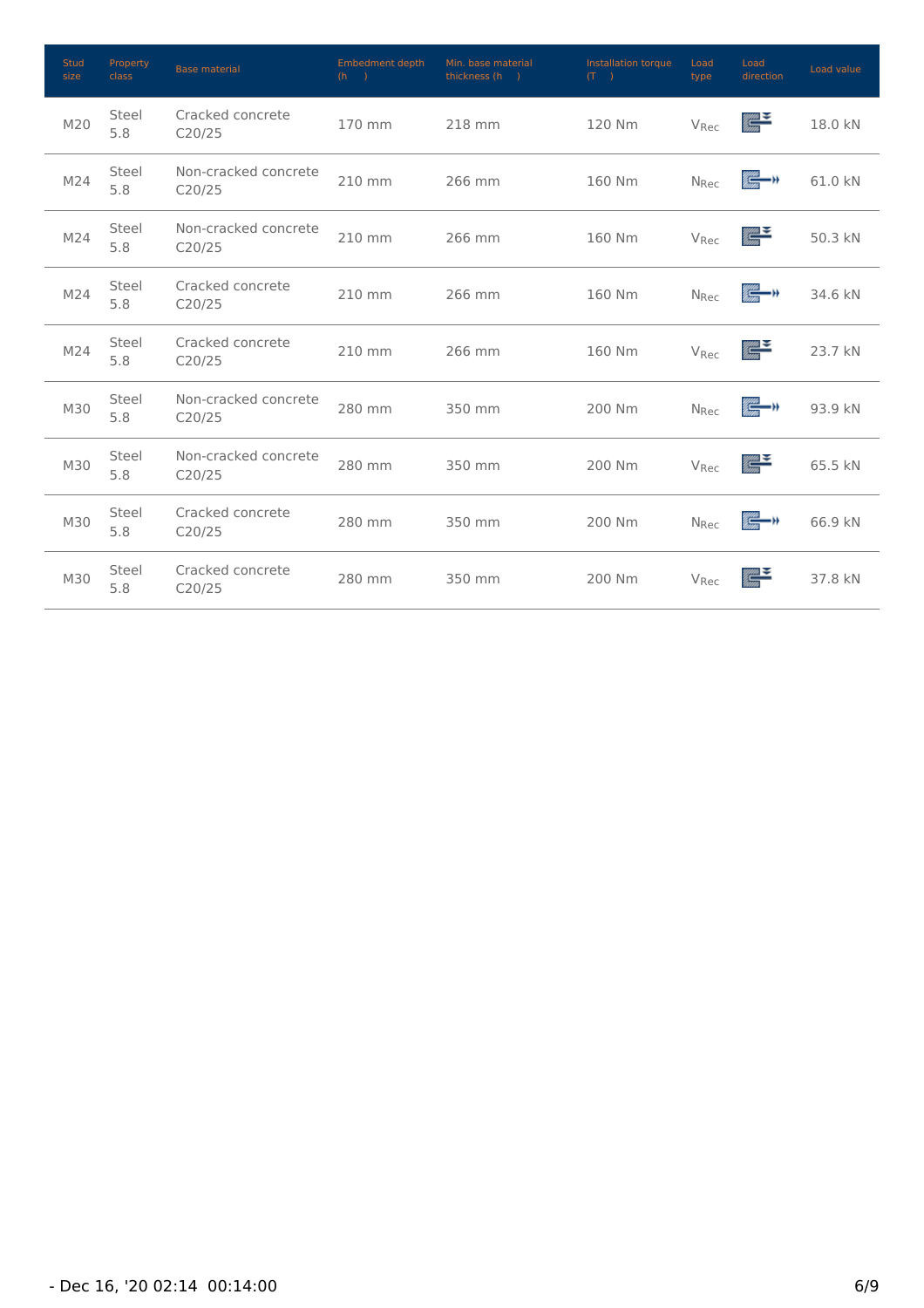# Installation details by rebar diameter

| Rebar<br>class | Rebar<br>diameter  | Drill hole<br>diameter $(d_0)$ | <b>Base material</b>           | Embedment<br>depth (h <sub>nom</sub> ) | Theoretical resin<br>consumption (vol) | Load<br>definition | Load<br>type            | Load<br>direction                                                                                                                                                                                                                | Load value |
|----------------|--------------------|--------------------------------|--------------------------------|----------------------------------------|----------------------------------------|--------------------|-------------------------|----------------------------------------------------------------------------------------------------------------------------------------------------------------------------------------------------------------------------------|------------|
| A500HV         | 8 mm               | 12 mm                          | Non-cracked<br>concrete C20/25 | 80 mm                                  | 6 ml                                   | F <sub>Rec</sub>   | <b>N</b> <sub>Rec</sub> | Œ—n                                                                                                                                                                                                                              | 9.6 kN     |
| A500HV         | 8 mm               | $12 \, \text{mm}$              | Non-cracked<br>concrete C20/25 | 80 mm                                  | 6 ml                                   | Frec               | V <sub>Rec</sub>        | <u>ayaa So</u><br>ama                                                                                                                                                                                                            | 6.7 kN     |
| A500HV         | 8 mm               | $12 \, \text{mm}$              | Cracked concrete<br>C20/25     | 80 mm                                  | 6 ml                                   | F <sub>Rec</sub>   | <b>N</b> <sub>Rec</sub> | tij de staat van de gewone van de voorbeeld van de voorbeeld van de voorbeeld van de voorbeeld van de voorbeel<br>De voorbeeld van de voorbeeld van de voorbeeld van de voorbeeld van de voorbeeld van de voorbeeld van de voorb | 4.3 kN     |
| A500HV         | 8 mm               | $12 \, \text{mm}$              | Cracked concrete<br>C20/25     | 80 mm                                  | 6 ml                                   | $F_{Rec}$          | V <sub>Rec</sub>        | $\sum_{\text{max}}$                                                                                                                                                                                                              | 3.3 kN     |
| A500HV         | $10 \, \text{mm}$  | 14 mm                          | Non-cracked<br>concrete C20/25 | 90 mm                                  | $11 \mathrm{m}$                        | FRec               | N <sub>Rec</sub>        | {−n                                                                                                                                                                                                                              | 13.5 kN    |
| A500HV         | $10 \, \text{mm}$  | $14 \, \text{mm}$              | Non-cracked<br>concrete C20/25 | 90 mm                                  | $11 \mathrm{m}$                        | F <sub>Rec</sub>   | V <sub>Rec</sub>        | ⋐                                                                                                                                                                                                                                | 10.5 kN    |
| A500HV         | $10 \, \text{mm}$  | $14 \text{ mm}$                | Cracked concrete<br>C20/25     | 90 mm                                  | $11 \mathrm{m}$                        | FRec               | <b>N</b> <sub>Rec</sub> | k – r                                                                                                                                                                                                                            | 6.2 kN     |
| A500HV         | $10 \, \text{mm}$  | $14 \, \mathrm{mm}$            | Cracked concrete<br>C20/25     | 90 mm                                  | $11$ ml                                | F <sub>Rec</sub>   | V <sub>Rec</sub>        | ⋐                                                                                                                                                                                                                                | 5.6 kN     |
| A500HV         | $12 \, \text{mm}$  | $16 \, \mathrm{mm}$            | Non-cracked<br>concrete C20/25 | 110 mm                                 | 21 ml                                  | F <sub>Rec</sub>   | $N_{Rec}$               | k – v                                                                                                                                                                                                                            | 19.7 kN    |
| A500HV         | $12 \, \text{mm}$  | $16 \, \text{mm}$              | Non-cracked<br>concrete C20/25 | 110 mm                                 | 21 ml                                  | F <sub>Rec</sub>   | V <sub>Rec</sub>        | $\sum_{\text{max}}$                                                                                                                                                                                                              | 14.8 kN    |
| A500HV         | $12 \, \text{mm}$  | $16 \, \text{mm}$              | Cracked concrete<br>C20/25     | 110 mm                                 | $21$ ml                                | Frec               | <b>N</b> <sub>Rec</sub> | ▓▄▏»                                                                                                                                                                                                                             | 9.1 kN     |
|                | A500HV 12 mm 16 mm |                                | Cracked concrete<br>C20/25     | 110 mm                                 | $21$ ml                                | $F_{Rec}$          |                         | $V_{\text{Rec}}$                                                                                                                                                                                                                 | 7.5 kN     |
| A500HV         | 14 mm              | 18 mm                          | Non-cracked<br>concrete C20/25 | 115 mm                                 | 34 ml                                  | Frec               | <b>N</b> <sub>Rec</sub> | e – n                                                                                                                                                                                                                            | 24.1 kN    |
| A500HV         | 14 mm              | 18 mm                          | Non-cracked<br>concrete C20/25 | 115 mm                                 | 34 ml                                  | F <sub>Rec</sub>   | V <sub>Rec</sub>        | aguas <b>San</b><br>Tarras                                                                                                                                                                                                       | 20.0 kN    |
| A500HV         | $14 \, \text{mm}$  | 18 mm                          | Cracked concrete<br>C20/25     | 115 mm                                 | 34 ml                                  | F <sub>Rec</sub>   | $N_{Rec}$               | k – r                                                                                                                                                                                                                            | 11.0 kN    |
| A500HV         | 14 mm              | 18 mm                          | Cracked concrete<br>C20/25     | 115 mm                                 | 34 ml                                  | F <sub>Rec</sub>   | V <sub>Rec</sub>        | <u>ggan S</u>                                                                                                                                                                                                                    | 9.9 kN     |
| A500HV         | 16 mm              | 20 mm                          | Non-cracked<br>concrete C20/25 | 125 mm                                 | 46 ml                                  | F <sub>Rec</sub>   | <b>N</b> <sub>Rec</sub> | r –                                                                                                                                                                                                                              | 28.0 kN    |
| A500HV         | 16 mm              | 20 mm                          | Non-cracked<br>concrete C20/25 | 125 mm                                 | 46 ml                                  | F <sub>Rec</sub>   | V <sub>Rec</sub>        | ▓▀                                                                                                                                                                                                                               | 26.2 kN    |
| A500HV         | 16 mm              | 20 mm                          | Cracked concrete<br>C20/25     | 125 mm                                 | 46 ml                                  | Frec               | N <sub>Rec</sub>        | e –                                                                                                                                                                                                                              | 13.7 kN    |